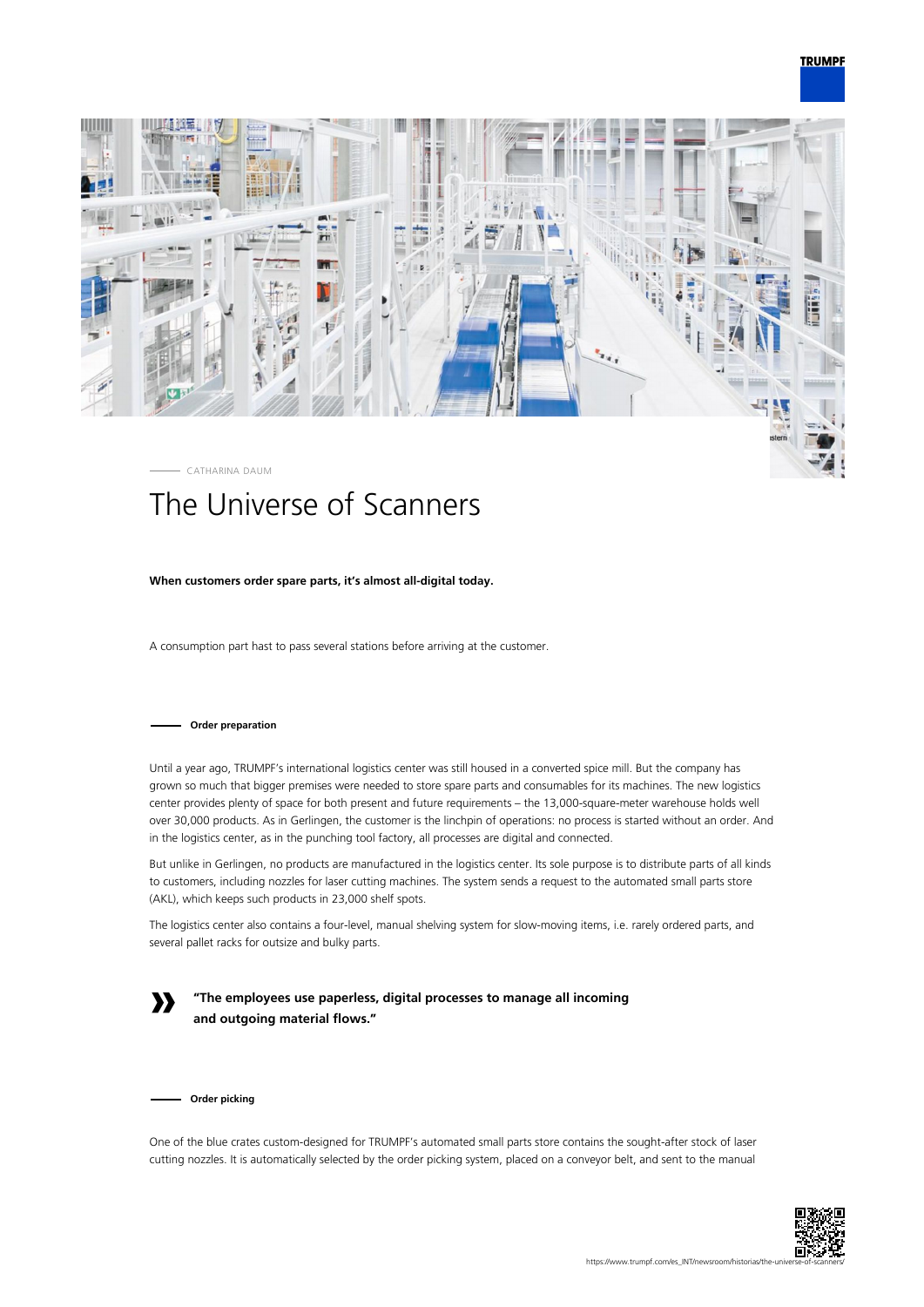

order picking station. With the support of a luminous display and a picture of the ordered product on his monitor, an employee takes out the required number of nozzles, clicks on a button to confirm this action, and the crate is sent back to its storage location.

#### **Packing**

The blue crate containing the ordered laser nozzles has arrived at the packaging station, after traversing the building on a conveyor belt. The distance traveled depends on the number of other orders being processed at the same time, and which ones have priority. The logistics center is very flexible in this respect: an ingenious combination of automated and manual warehouse management processes makes it possible to respond rapidly to changes such as fluctuating order volumes and still deliver the merchandise as quickly as possible.



The new TRUMPF logistics center has a surface area of 13,000 square meters, a ceiling height of 18 meters, and delivers more than 60,000 stock items per month.



Order Preparation. Picture: Claus Morgenstern Order Picking. Picture: Claus Morgenstern



The automated small parts store (AKL) keeps products in 23,000 shelf spots. Picture: Claus Morgenstern





Packing. Picture: Claus Morgenstern

#### **Checkout**

Once the goods have been neatly packed and labeled, the scanner is used one last time to check out the package. This is the key feature of the new processes: every time a product is moved from place to place, every time it is handled in the warehouse, the action is recorded using the scanner. This makes everything transparent, and above all absolutely reliable. To expedite the packages without delay, the number of goods receiving and dispatch gates has been increased to fourteen in the new warehouse, as opposed to three in the old one. And this is where the laser cutting nozzles embark on the last leg of their journey.